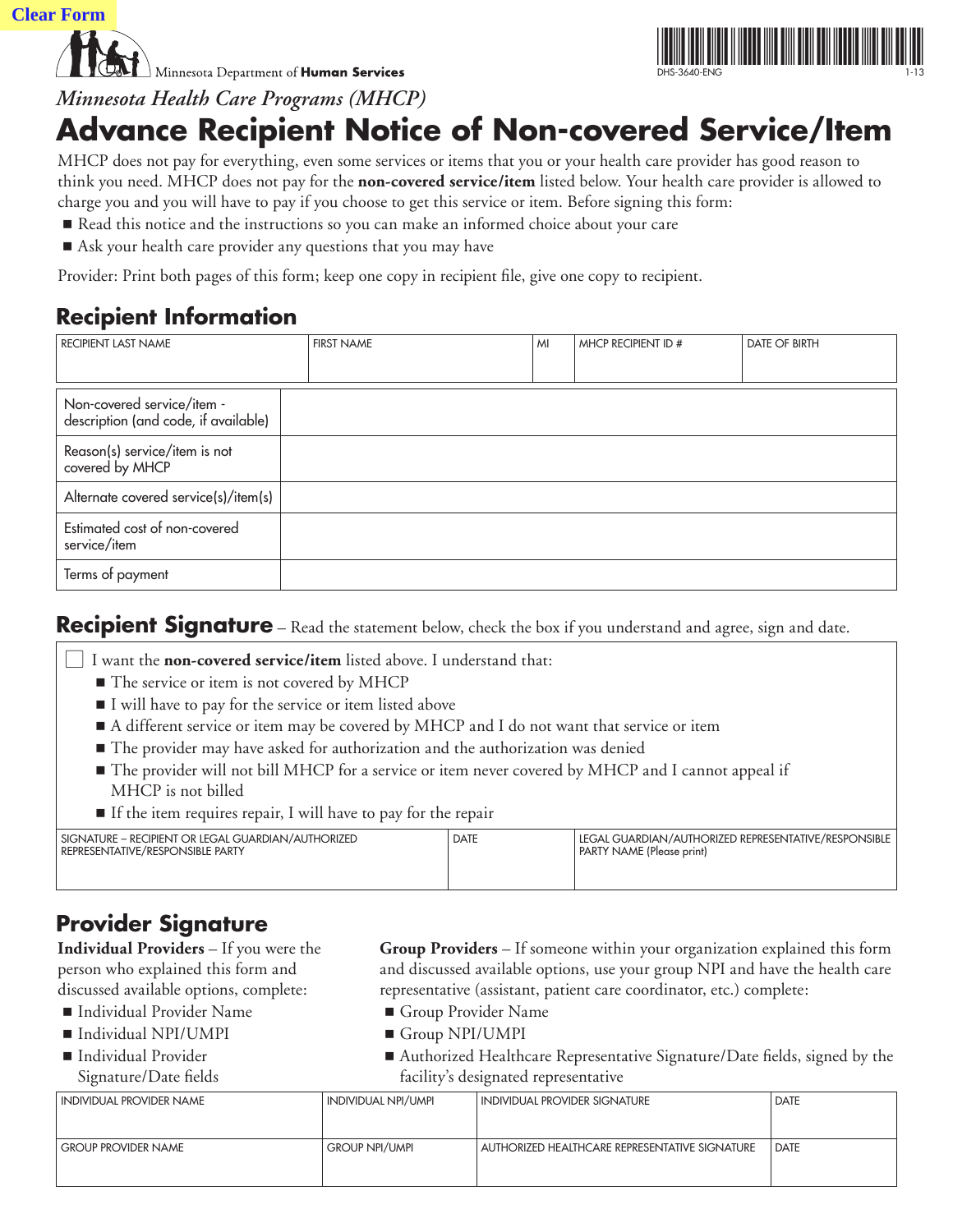# **Advance Recipient Notice of Non-covered Service/Item Instructions**

MHCP does not cover:

- Health services
	- When a physician's order is required but not obtained
	- Not in the recipient's plan of care, individual treatment, education or service plan
	- • That are of a lower quality standard than the prevailing community standard of the provider's professional peers (providers of services that are determined to be of low quality must bear the cost of these services)
	- • Other than emergency health services, provided without the full knowledge and consent of the recipient or the recipient's legal guardian
	- • Provided outside the United States or by providers whose financial institutions or entities are located outside the U.S.
	- • Provided by practitioners working outside their scope of practice or without appropriate credentials
- Missed appointments (do not bill MHCP recipients for missed appointments)
- Reversal of voluntary sterilizations
- **Primarily for cosmetic purposes**
- Vocational or educational services, including functional evaluations or employment physicals, except as provided under individual education plan-related services
- Upgrade An upgrade is not a separate part of a service/item; a service/item that is an increased, newer or more advanced version of its base. For example, a power wheel chair is an upgrade of a manual wheel chair, or a CT scan is an upgrade of an x-ray.
- Add-on An add-on is a separate part of a service/item; a service/item that is added to enhance a service/item. For example, a basket is an add-on to a walker, or an ultrasound modality is an add-on to a therapy.

### **Provider**

- Accept payment from a recipient for a non-covered service/item only when all of the following apply:
	- • The recipient is not enrolled in the restricted recipient program OR the recipient is enrolled in the restricted recipient program and the provider is not one of the provider types designated for the recipient's health care services
	- • You reviewed with the recipient the service limits, reason(s) the service/item is not covered and available covered alternatives
	- You obtain a recipient signature on this form
- You must request authorization/seek payment from the other insurance or Medicare before you request authorization/payment from MHCP or the recipient
- When a service/item requires authorization, request authorization through the MHCP medical review agent. If the authorization is denied for other than a billing error or lack of documentation, you may bill the recipient
- $\blacksquare$  Do not request payment from the recipient for:
	- • A service that requires authorization unless authorization was denied as not medically necessary and you have reviewed all other therapeutic alternatives with the recipient
	- A service MHCP denied for reasons related to billing requirements
	- Standard shipping or delivery and setup of medical equipment or medical supplies
	- Services included in the recipient's long term care per diem
	- More than your usual and customary charge for the service/item
	- • The difference between what MHCP would pay for a less costly alternative service and the upgraded service provided
- If MHCP makes any payment, you may bill the recipient only for amounts designated as cost-sharing or spenddown
- Do not use this form for controlled substance prescriptions, gabapentin or tramadol (see MHCP Advance Recipient Notice of Noncovered Prescription (DHS-3641)

#### **Recipient**

You are asking for a service or item that MHCP does not cover or you do not meet the criteria for it. Your health care provider has to tell you why the service or item is not covered. The provider also has to tell you about other services or items that MHCP covers. If you still want the non-covered service or item, sign the form. You are responsible to pay the provider for the service or item.

If you have questions about this form, call the MHCP Member Help Desk 651-431-2670 or 1-800- 657-3739.

If you believe your service or item should have been covered by MHCP and you were billed by the provider in error, you have the right to appeal.